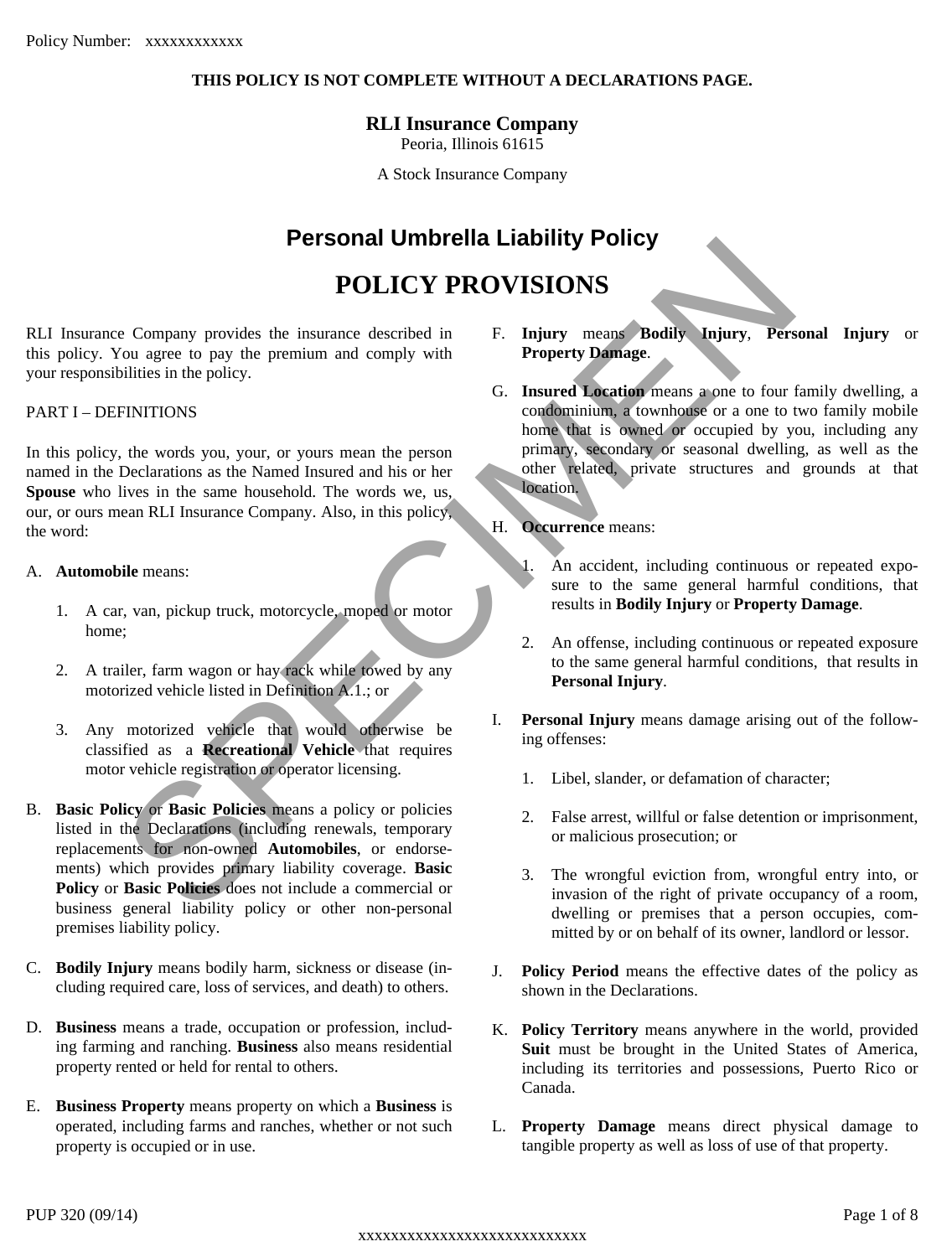- M. **Punitive or Exemplary Damages** means damages imposed to punish a wrongdoer or deter others from similar conduct. **Punitive or Exemplary Damages** includes aggravated damages or damages on an increased or multiplied scale, which are awarded to the injured party in addition to compensatory damages.
- N. **Recreational Vehicle** means a motorized vehicle for use on land which does not require motor vehicle registration or operator licensing and which is not intended for use on public highways. **Recreational Vehicle** includes, but is not limited to:
	- 1. Snowmobiles, all-terrain vehicles, motorbikes, golf carts, personal transporters; or
	- 2. Motorized farm, garden, ranch, and maintenance equipment, modified or unmodified, capable of speed that does not exceed twenty-five (25) mph under any circumstances.
- Which does not require movies when the registration<br>
with does not recent to the custody is not interesting and which is not interest on the custody is not interest on the such person or organization; and<br>  $\frac{1}{2}$  A dis O. **Relative** means a person related to you by blood, marriage, civil union, or adoption who resides in your household on a fulltime hosis and anyone else in your or a **Pelative's** care fulltime basis and anyone else in your or a **Relative's** care residing in your household. Any child will be considered residing in your household on a fulltime basis if you or a **Relative** are a legal custodian of the child. A **Relative** includes a student under the age of 26 who is enrolled in b. school full time, as defined by the school, and residing temporarily away from home.
- P. **Self-Insured Retention** means the amount shown in the Declarations that anyone covered by this policy must pay for **Injury** before we pay any amount under this policy. This amount shall be applied if the **Basic Policies** do not provide coverage for the **Occurrence**, but coverage is afforded under this policy.
- Q. **Spouse** is an individual married to the Named Insured, including an individual who is a party to a civil union or is in a domestic partnership pursuant to applicable law in the state where the policy is issued.
- R. **Suit** means a civil proceeding alleging damages because of **Injury** to which this insurance applies.
- S. **Watercraft** means a boat or craft which is designed for use on water.

### PART II – WHO IS COVERED

- A. For **Occurrences** not involving motorized vehicles or **Watercraft**:
	- 1. You and your **Relatives** are covered.
- 2. Any person or organization legally responsible for your or a **Relative's** animals is covered if:
	- the **Occurrence** arises out of the custody of the animal by that person or organization;
	- b. their custody of such animal is with your or a **Relative's** consent; and
	- c. the custody is not in the course of any **Business** of such person or organization; and
	- d. they are covered under the **Basic Policies** for **Occurrences** involving youror a **Relative's** animals.
- 3. A trust or any other person or legal entity, in addition to those described above, who is covered as an insured for liability under your **Basic Policies** is covered for such **Occurrence**.

### B. For **Occurrences** involving **Automobiles**, **Recreational Vehicles** or **Watercraft**:

- You are covered for any **Automobile**, **Recreational Vehicle** or **Watercraft** you own, borrow, rent, or use.
- b. Anyone else who uses an **Automobile**, **Recreational Vehicle** or **Watercraft** you own or use as a temporary substitute is covered if:
	- (1) they use it with your express or implied permission; and,
	- (2) the use is for the purpose you intended.

The coverage under paragraph 1. shall not extend to:

- (1) the owner of a borrowed or rented **Automobile**, **Recreational Vehicle** or **Watercraft** or his agents or employees; or
- (2) organizations involved in **Automobile**, **Recreational Vehicle** or **Watercraft** sales, service, garage or parking **Business**, or their agents or employees.
- 2. a. Your **Relatives** are covered for any **Automobile**, **Recreational Vehicle** or **Watercraft** they own, rent, or use as a temporary substitute or that is furnished for their regular use. Your **Relatives** are covered for any **Automobile**, **Recreational Vehicle** or **Watercraft** they borrow if:
	- (1) they use itwith the owner's express or implied permission; and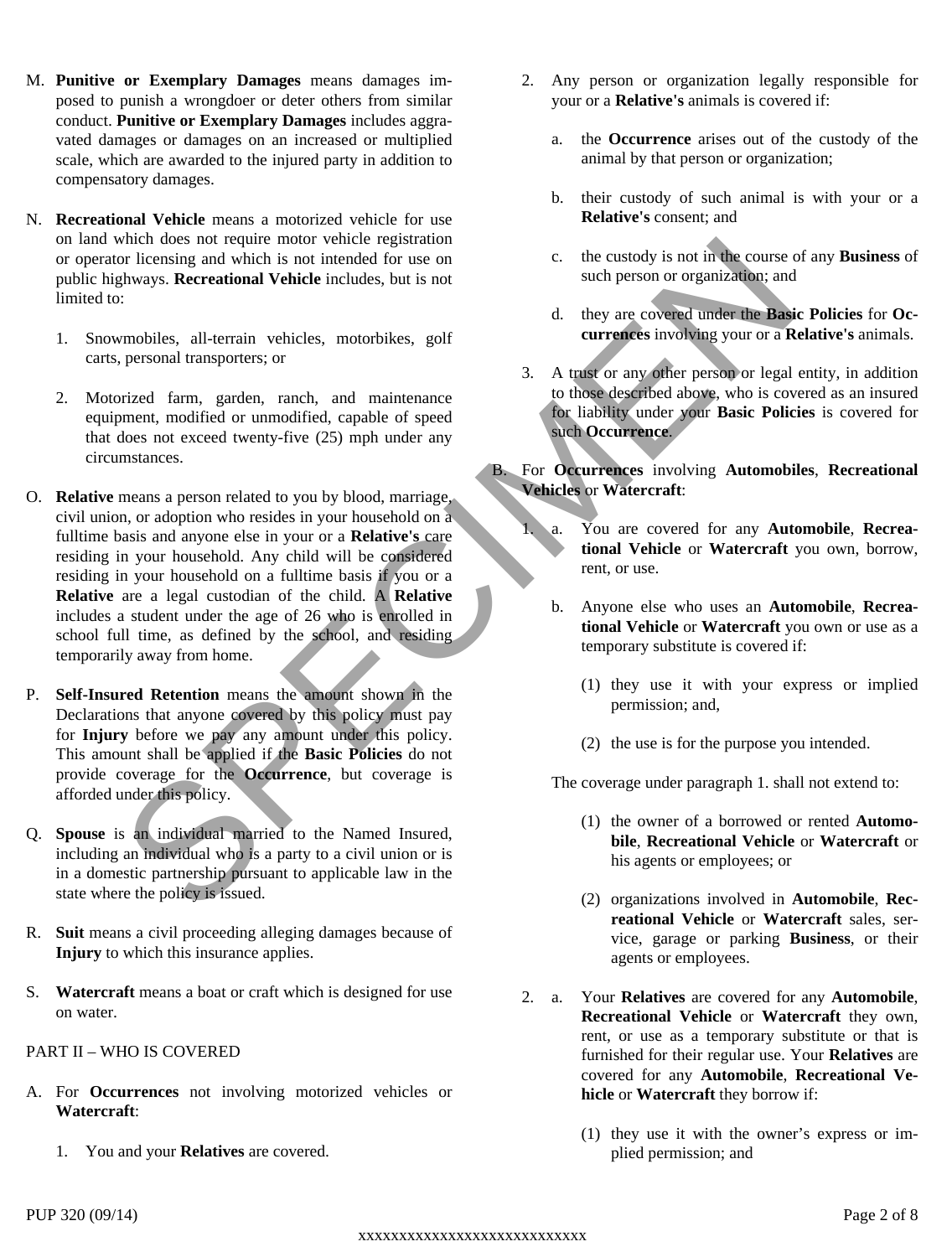- (2) the use is for the purpose intended by the owner.
- b. Anyone who uses an **Automobile**, **Recreational Vehicle** or **Watercraft** owned by your **Relative** is covered if:
	- (1) they use it with that **Relative's** express or implied permission; and
	- (2) the use is for the purpose intended by that **Relative**.
- 3. A trust that is covered as an insured for liability under your **Basic Policy** is covered for such **Occurrence**.

### PART III – WHAT WE WILL DO

We will pay an amount that anyone covered by this policy becomes legally liable for **Injury** to which this insurance applies due to an **Occurrence** which takes place during the **Policy Period** and in the **Policy Territory**. This insurance applies:

- A. as excess insurance over and above the greater of:
	- 1. The Minimum Limit of Coverage as stated in the Declarations which is required to be provided by the **Basic Policies**; or
	- 2. The actual Limit of Coverage provided by the **Basic** Policies if such actual limit is greater than the Minimum Limit of Coverage as stated in the Declarations.
- B. If **Injury** is not covered under the applicable **Basic Policies** and coverage is afforded under this policy, to the extent such amount exceeds the **Self-Insured Retention** amount stated in the Declarations.

### PART IV – REQUIRED BASIC POLICIES

- A. If you or your **Relatives** are covered for **Injury** by this policy, but such **Injury** is not covered under the **Basic Policies**:
	- 1. We have the right and duty to defend you or your **Relative** against legal actions seeking payment from you or your **Relative** because of **Injury**. We will do this even if there are no grounds for the action. We will pay the cost of this defense in addition to the Limit of Coverage.
	- 2. We will pay the premium for appeal bonds as well as reasonable expenses (including loss of earnings up to \$250.00 per day), in addition to the Limit of Coverage. The premium and expenses will be paid only if incurred at our request.
- 3. Our duty to defend, and any obligation we have to pay other defense costs or expenses under this subsection A., ends when the amount we pay or offer to pay for any or all **Injury** equals our Limit of Coverage.
- B. 1. If any of the required **Basic Policies** are:
	- a. not carried, we will pay only as though the **Basic Policies** had been carried; or
	- b. terminated, we will pay only as though the **Basic Policies** had never been terminated.
	- 2. If any Limits of Coverage carried under the **Basic Policies** are:
		- less than the minimum required limits listed in the Declarations, we will pay only as though **Basic Policies** had been carried with the full Minimum Limit of Coverage required in the Declarations; or
		- b. subject to a sublimit that is less than the minimum required limits listed in the Declarations, we will pay only as though **Basic Policies** had been carried with the full Minimum Limit of Coverage required in the Declarations; or
		- c. reduced by the payment of losses under the **Basic Policies**, we will pay only as though the limits under the **Basic Policies** had not been reduced by the payment of any losses under the **Basic Policies**.
- mapled permission; and<br>
2) Returns is for the purpose intended by that<br>
The use is for the purpose intended by that<br>
SPECIES in the second of the state<br>
SPECIES in the second properties of the state<br>
SPECIES in the second 3. If any of the **Basic Policies** required to be carried do not cover your **Relatives**, or cover your **Relatives** in an amount less than the Minimum Limits of Coverage listed in the Declarations, we will pay for such **Relatives** only as though the required **Basic Policies** covered them for at least the Minimum Limits of Coverage listed in the Declarations.
	- 4. If any of the **Basic Policies** required to be carried do not cover the persons referenced in Part II. B.1.b. or B.2.b. or cover them in an amount less than the Minimum Limits of Coverage listed in the Declarations, we will pay for such persons only as though the required **Basic Policies** covered them for at least the Minimum Limits of Coverage listed in the Declarations.
	- 5. If any insurance company providing any **Basic Policies** becomes unable to pay because it is insolvent, we will only pay, subject to this policy's Limits of Coverage, to the extent that the amount for **Injury** exceeds the **Basic Policies'** Minimum Limit of Coverage as listed in the Declarations.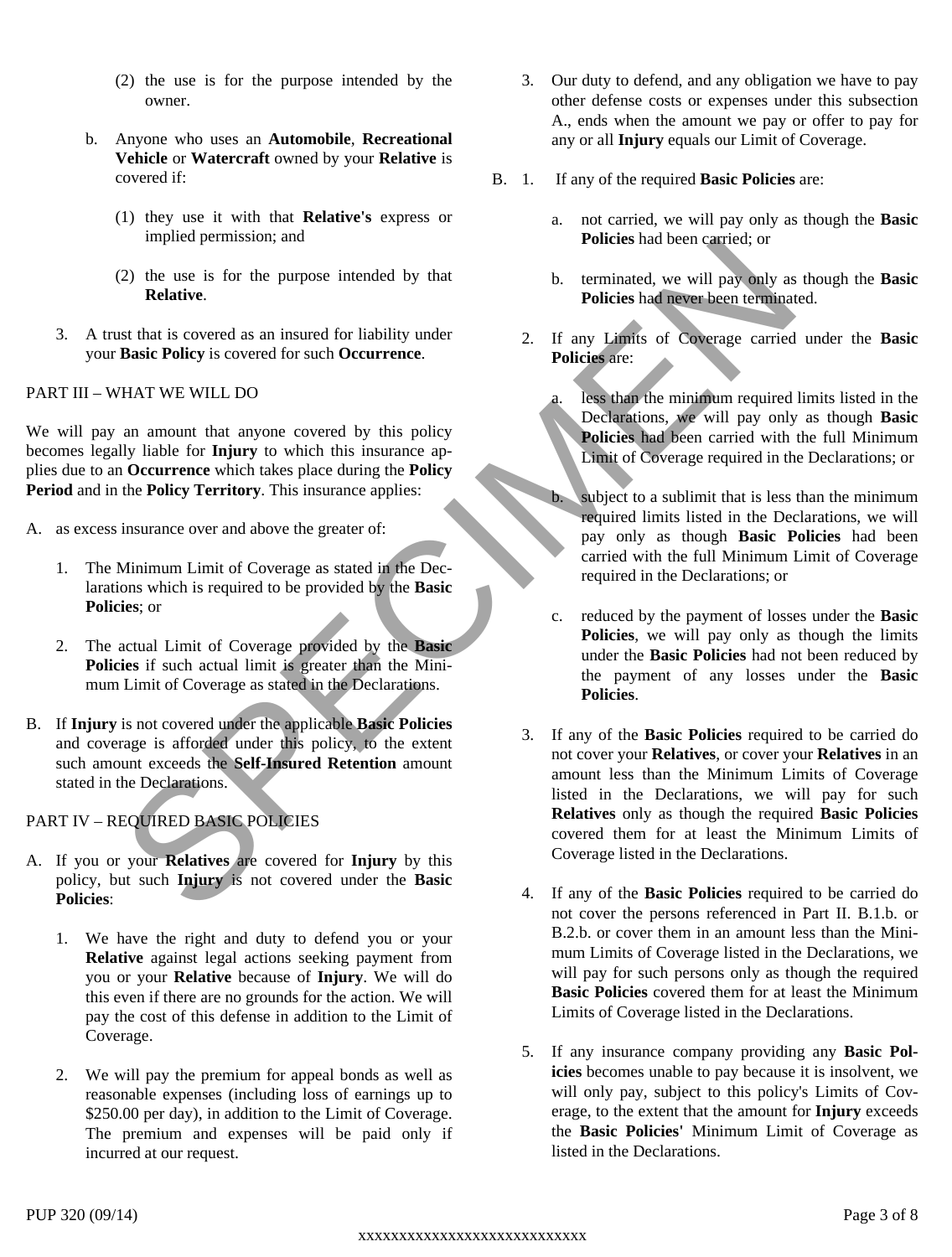- 6. Regarding B.1. through B.5. above, we will not be responsible, nor will we pay for, any defense, investigation, negotiation, legal fees, court costs, interest, or any similar fees or costs. We do, however, have the right to enter any such matter if we wish.
- 7. If the **Basic Policies** do not provide coverage due to failure to comply with conditions in those **Basic Policies**, this policy also will not provide coverage for that claim.

PART V – WHAT IS NOT COVERED – EXCLUSIONS

This policy does not provide coverage for:

- A. **Injury** caused by, resulting from, arising out of or in any way connected with **Business** pursuits or **Business Property**, unless arising from an **Insured Location** and only if the **Injury** is covered by a valid and collectible **Basic Policy** for the full Minimum Limits of Coverage listed in the Declarations. However, this Exclusion (A.) does not apply to **Injury** arising from activities occurring on a farm or ranch which are personal rather than **Business** in nature.
- B. **Injury** caused by, resulting from, arising out of or in any way connected with the **Business** use of an **Automobile**, **Recreational Vehicle** or **Watercraft** unless that use is by you or your **Relatives** and unless the **Injury** is covered by a valid and collectible **Basic Policy** for the full Minimum Limits of Coverage listed in the Declarations.
- C. Injury arising out of, or in any way connected with, the **Business** use of any motorized vehicle while engaged in hauling or towing.
- D. **Injury** arising out of the rendering or failure to render a professional service of any nature.
- E. **Injury** arising out of the ownership, maintenance, operation, use, loading or unloading of any aircraft by, on behalf of or at the direction of you, a **Relative** or any other person covered by this policy. An aircraft means any contrivance used or designed for flight, except model or hobby aircraft not used for or designed to carry people or cargo.
- F. Any obligations under a worker's compensation, occupational disease, unemployment compensation, disability benefits law, or any similar law.
- G. **Personal Injury** or **Bodily Injury** to a household employee, unless also covered by valid and collectible insurance under the **Basic Policy** for the full Minimum Limits of Coverage shown in the Declarations.
- H. **Injury** arising out of activities as an officer or member of the board of directors of any organization or corporation unless that organization or corporation is not formed for

profit and the **Injury** is covered by either (1) a **Basic Policy** for the full Minimum Limits of Coverage shown in the Declarations or (2) valid and collectible primary insurance equal to the personal liability limit listed in the Declarations.

- I. Any claim or **Suit** that is:
	- 1. Brought by or on behalf of any person who qualifies for coverage under Part II WHO IS COVERED against any other person who qualifies for coverage under Part II WHO IS COVERED; or
	- 2. Brought by any person who lived in your household during the **Policy Period** against any person who qualifies for coverage under Part II WHO IS COVERED.

Exclusion I.1. does not apply to a claim or **Suit** brought by a passenger, unless that passenger is a Named Insured or **Relative**.

- J. **Bodily Injury** or **Property Damage** caused by an intentional or purposeful act, regardless of whether or not that **Bodily Injury** or **Property Damage** was expected or intended. However, this Exclusion (J.) does not apply to **Bodily Injury** resulting from the use of reasonable force by you or your **Relatives** to protect persons or property.
- The strain of the condition of the control of the control of the control of the control of the control of the control of the strain of the control of the strain of the control of the strain of the control of the strain of K. **Injury** caused by, resulting from, arising out of or connected with any activity for which any criminal charge is brought against anyone covered by this policy, unless the criminal charge arises out of the use of an **Automobile** by you or your **Relative**. This Exclusion (K.) does not apply to statutory liability for ownership of an **Automobile** that may be imposed on you or your **Relative**.
	- L. You or anyone else for any **Injury** involving nuclear energy or radiation if the loss is covered, or should have been covered, except for exhaustion of coverage limits by a nuclear energy liability policy.
	- M. No-fault benefits, uninsured motorist or underinsured motorist benefits or any other first party benefits.
	- N. **Injury** which arises, directly or indirectly, out of the transmission of a communicable disease by you, a **Relative** or any other person covered by this policy.

### O. **Property Damage** to:

- 1. Property owned by you or a **Relative**; or
- 2. Property rented to, occupied or used by, or in the care, custody or control of, you or a **Relative** to the extent that you or a **Relative** is obligated by contract to provide insurance for such property. However, this Exclusion (O.2.) does not apply to **Property Damage** caused by fire, smoke or explosion.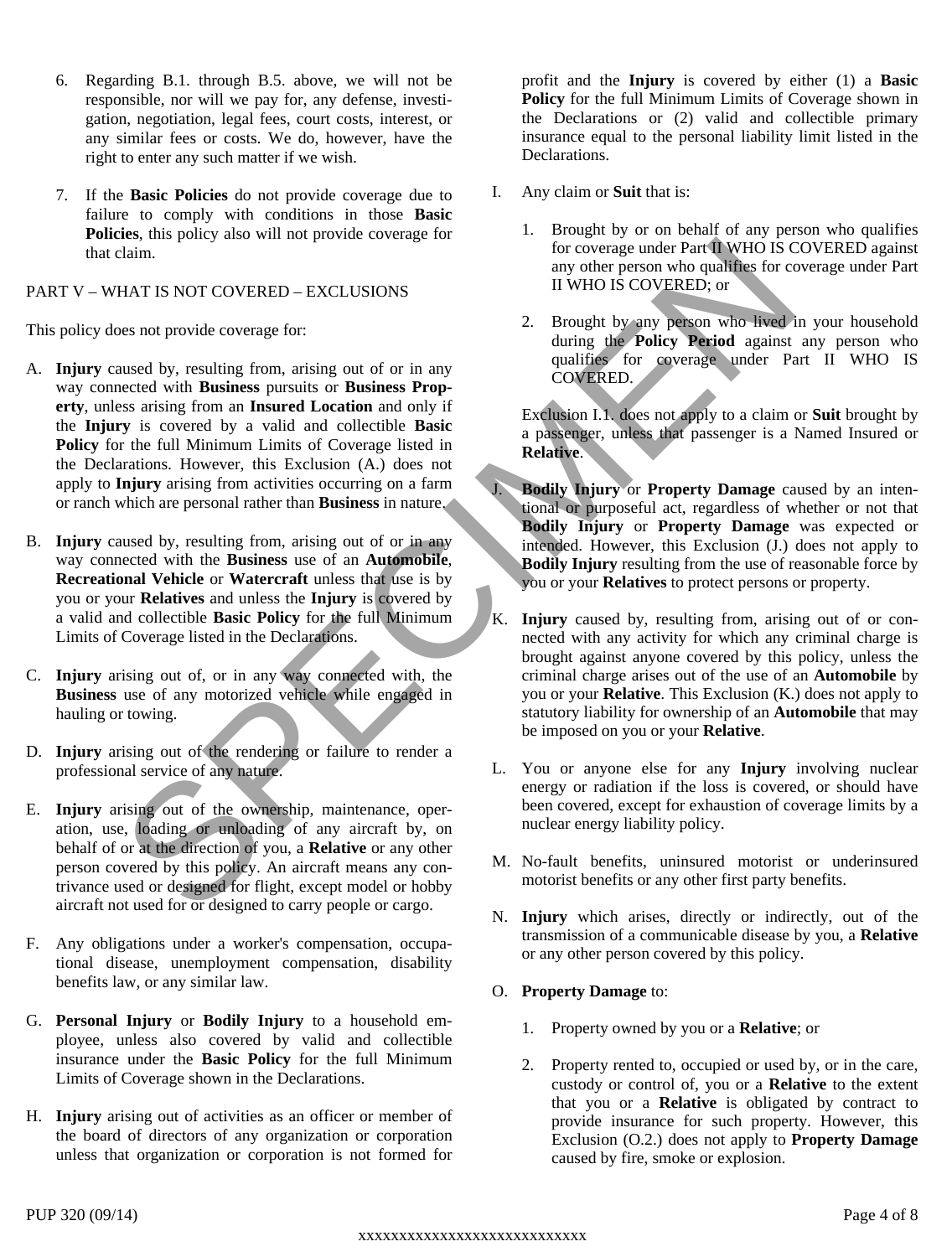- P. **Injury** arising out of any physical abuse, verbal abuse, sexual abuse, sexual molestation or sexual harassment, whether actual, alleged or threatened. This Exclusion (P.) applies to **Injury** arising from any covered person's act or failure to act.
- Q. **Injury** arising out of any speed contest or race involving an **Automobile**, **Recreational Vehicle** or**Watercraft**, including but not limited to an impromptu speed or passing contest. This Exclusion (Q.) does not apply to an insured Watercraft operated by sail.
- R. **Injury** caused directly or indirectly by war, including the following and any consequences of any of the following:
	- 1. Undeclared war, civil war, insurrection, rebellion or revolution;
	- 2. Warlike act by a military force or military personnel; or
	- 3. Destruction, seizure or use for a military purpose.

Discharge of a nuclear weapon will be deemed a warlike act even if accidental.

- S. **Injury** arising out of discrimination on the grounds of race, sex, color, national origin, age, creed, disability or sexual preference, or allegation involving any of these acts.
- T. **Injury** arising out of the ingestion, inhalation or absorption of lead.
- U. **Injury** arising out of the giving or serving of any alcoholic beverage unless also covered by valid and collectible insurance under the **Basic Policy** for the full Minimum Limit of Coverage shown in the Declarations.
- V. **Injury** arising from property rented to others or held for rental to others by anyone insured by this policy, unless (1) the property meets the definition of **Insured Location**; and (2) the **Injury** is covered by a valid and collectible **Basic Policy** for the full Minimum Limits of Coverage shown in the Declarations.
- W. **Injury** arising out of:
	- 1. The entrustment of real property, an **Automobile**, **Recreational Vehicle** or **Watercraft** by anyone covered by this policy to any person; or
	- 2. The negligent supervision of any person or animal by anyone covered by this policy;
	- 3. Any liability statutorily imposed on anyone covered by this policy;
- 4. Any liability assumed through an unwritten or written agreement by anyone covered by this policy; or
- 5. The ownership or entrustment of any animal to anyone covered by this policy;

unless also covered by valid and collectible insurance under the **Basic Policy** for the full Minimum Limit of Coverage shown in the Declarations.

X. **Injury** arising out of the ownership, maintenance, operation, boarding or debarking of any **Watercraft** which exceeds forty-five (45) feet in length and/or any model, modified or unmodified, capable of speed that exceeds fifty (50) miles per hour under any circumstances.

This Exclusion  $(X)$  does not apply to jet skis, wave runners, or similar personal **Watercraft**.

And the particular distance and the particular conditions of the extends of the particular conditions of the control of the section of the section of the section of the section of the section of the section of the section Y. Actual or alleged **Injury**, including death at any time resulting there from, arising directly or indirectly, in whole or part, from the actual, alleged or threatened exposure to, inhalation of, ingestion of, contact with, absorption, existence of or presence of any **Fungi**, or for the diminution in value, loss of market value, loss of use, removal or abatement of any **Fungi** alleged to be causative or potentially causative of **Bodily Injury**, **Property Damage**, or **Personal Injury**.

This Exclusion (Y.) applies regardless of whether any other cause, event, material, product or condition, including but not limited to water damage or water intrusion, contributed concurrently or in any sequence to such loss, demand, claim, cost, expense, **Suit**, **Bodily Injury**, **Property Damage**, **Personal Injury** or liability.

**Fungi** means any type or form of fungus, including mold or mildew, and any mycotoxins, spores, scents or byproducts produced or released by fungi.

- Z. **Injury** arising out of premises sold, abandoned or given away by any person covered by this policy, whether residential or commercial.
- AA. **Injury** arising out of:

broadcasting, communicating, posting, publishing, searching, accessing or telecasting through the public internet or any local intranet. This includes all electronic communications sent via computer, mobile device, telephone, satellite or any other electronic device unless also covered by valid and collectible insurance under the **Basic Policy** for the full Minimum Limits of Coverage shown in the Declarations.

BB. **Punitive or Exemplary Damages**, fines or penalties.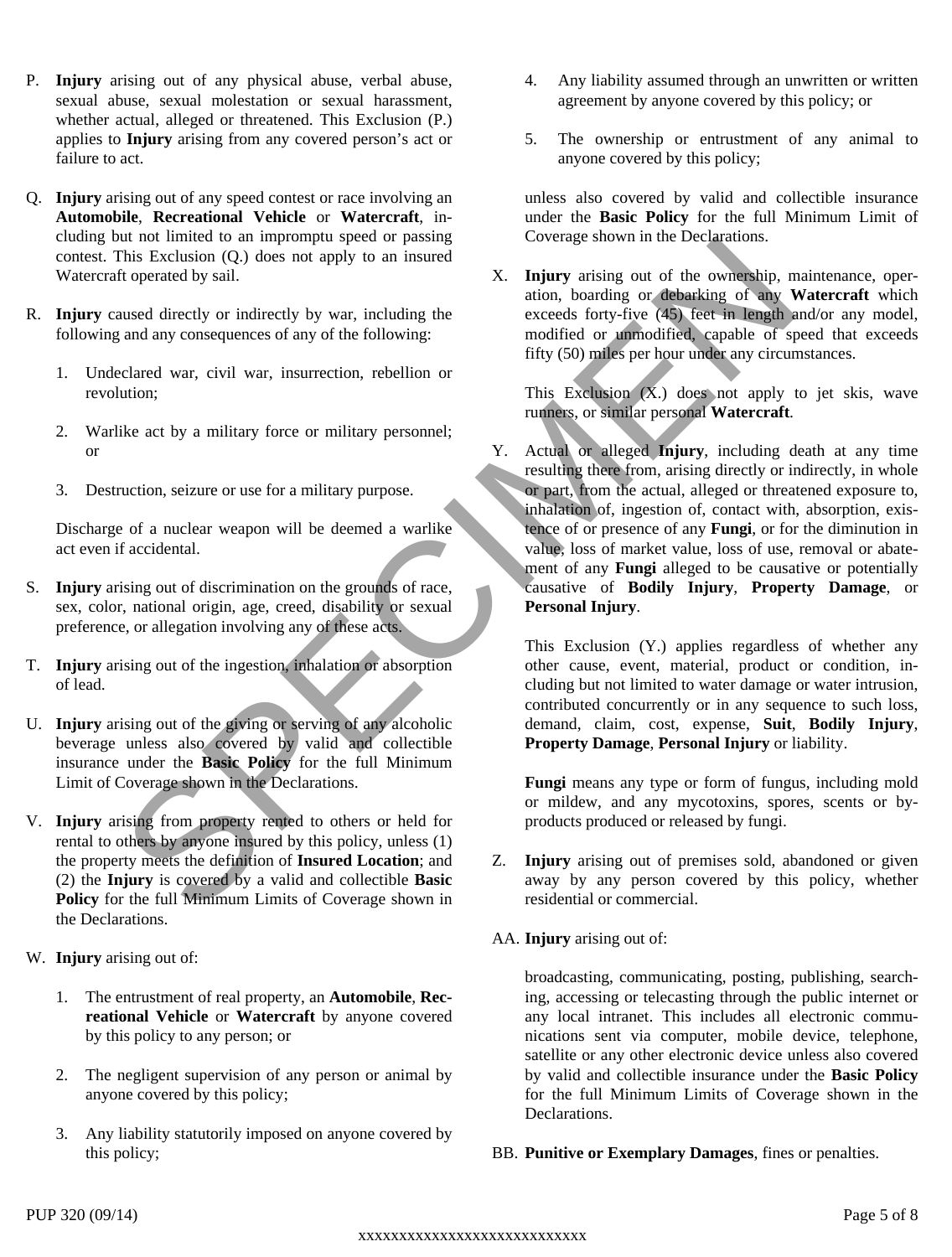- CC. **Personal Injury** arising out of any offense that first took place before the beginning of the **Policy Period**.
- DD. **Injury** arising out of:
	- 1. The actual, alleged or threatened discharge, dispersal, seepage, migration, release, escape, contamination, growth, inhalation, ingestion, absorption of or exposure to **Pollutants**:
		- a. At or from any premises, site or location on which you or any covered person is performing or has performed operations; or
		- b. At or from any premises, site or location which is or was at any time owned or occupied by or rented or loaned to you or any covered person. However, this subparagraph does not apply to:
			- (1) **Injury** arising out of heat, smoke or fumes from a **Hostile Fire**; or
			- (2) **Injury** if sustained within a building and caused by smoke, fumes, vapors or soot produced by or originating from equipment that is used to heat, cool or dehumidify the building, or equipment that is used to heat water for personal use, by the building's occupants or their guests.
	- 2. Any loss, cost or expense arising out of any:
		- a. Request, demand or order that you or anyone else test for, monitor, cleanup, remove, abate, remediate, contain, treat, detoxify or neutralize, in any way respond to, or assess the effects of **Pollutants**;
		- b. Claim or **Suit** for damages because of diminution in value, loss of market value, loss of use, testing for, monitoring, cleaning up, removing, abating, remediating, containing, treating, detoxifying or neutralizing or in any way responding to, or assessing the effects of **Pollutants**;
		- c. Any payment of the investigation or defense of any loss, **Injury** or damage or any cost, fine or for any expense, claim or **Suit** related to any of the above.

**Pollutants** means any solid, liquid, gaseous or thermal irritant, or contaminant, including smoke, vapor, soot, airborne fibers, fumes, acids, alkalis, chemicals; toxins derived from but not limited to mold, fungus, or decay; and waste derived from any source, including but not

limited to petroleum derivative products, which contaminate, pollute and/or defile any physical substance or matter. Waste includes materials to be recycled, reconditioned or reclaimed.

**Hostile Fire** means one which becomes uncontrollable or breaks out from where it was intended to be.

- EE. **Injury** arising out of the use of any vehicle that is subject to state or federal regulation as a commercial motor vehicle and requires the operator to have a Commercial Drivers License (CDL).
- to Politiciants.<br>
The correct proposition of the set of the two fits of the total in the set of the set of the set of the set of the set of the set of the set of the set of the set of the set of the set of the set of the FF. **Injury** caused by, resulting from, arising out of or in any way connected with the use of an **Automobile** used for public livery or enrolled in a personal vehicle sharing program under the terms of a written agreement while being used in connection with such personal vehicle sharing program. This Exclusion (FF.) does not apply to a share-the- expense car pool.
	- GG. **Injury** arising directly or indirectly out of or otherwise related to the use of a firearm, regardless of who owns, controls, or uses the firearm, unless also covered by a valid and collectible **Basic Policy** or **Basic Policies** for the full Minimum Limit of Coverage shown in the Declarations.
	- HH. **Injury** arising out of corporal punishment administered by or at the direction of a person covered under this policy.

#### PART VI – LIMIT OF INSURANCE

The most we will pay for **Injury** because of an **Occurrence** covered under this policy is stated as the each Occurrence Limit of Coverage on the Declarations. There is no limit to the number of **Occurrences** during the **Policy Period** for which aclaim may be made. This insurance applies separately to each person covered by this policy, but this does not increase our Limit of Coverage per**Occurrence**.

#### PART VII – CONDITIONS

#### A. *Primary Insurance Requirements*

- 1. You agree that all required **Basic Policies** described in this Policy or the Declarations are in force at the limits described in the Declarations for any:
	- a. Personal residence, farm, seasonal, secondary or rental property owned, rented or leased by you or any covered person; and
	- b. **Automobile**, **Watercraft** or **Recreational Vehicle** owned, leased, rented or provided for the regular use of any covered person.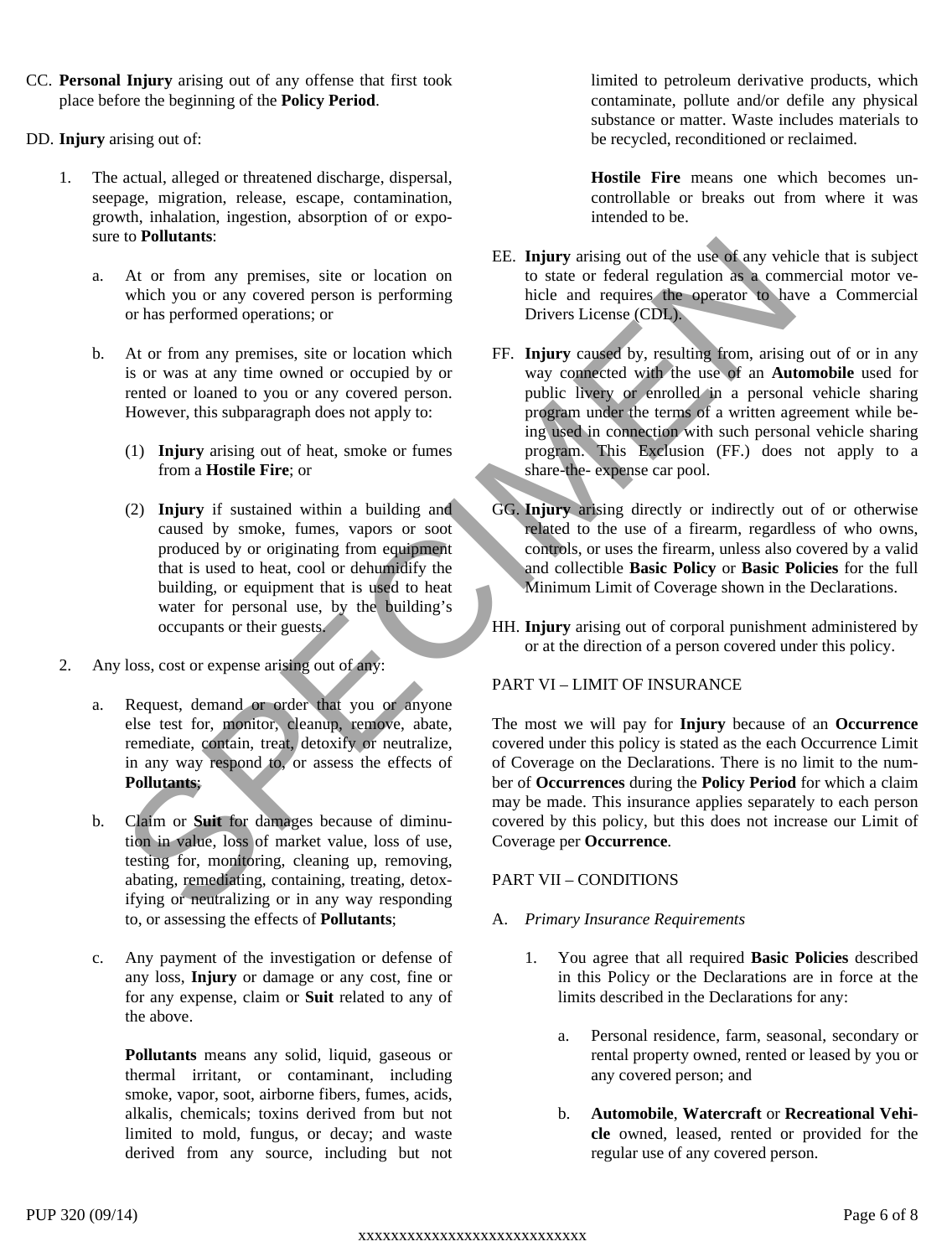- 2. You agree that all required **Basic Policies** will be maintained with the coverages and at the limits declared and described in the Declarations. Such insurance shall not afford sublimits of liability with respect to any coverage or driver.
- B. *Duties in the Event of Occurrence, Offense, Claim or Suit*.

If an event which is likely to involve this policy, or if you or anyone else covered under the policy is sued in connection with an **Injury** which may be covered under this policy, you and they must do the following:

- 1. Notify us and youragent as soon as possible;
- 2. Immediately provide us with any **Suit** papers and any other documents which will help us to defend you or them;
- 3. Cooperate with us at all times regarding:
	- a. Investigation and settlement of claims;
	- b. Enforcement of your rights against others;
	- c. Attendance at hearings and trials;
	- d. Preservation of evidence; and
	- e. Location of witnesses;
- At which is highly to move the policy is used in come to the proposition of evidence and proposition of the proposition of the proposition of the proposition of the proposition of the proposition of the proposition of the 4. Submit to examinations under oath or written questions at our request as often as we reasonably require about any matter relating to the policy or **Occurrence**. We may examine you separately and apart from your **Spouse** or any other individual covered under this policy. In the event of written questions, answers must be signed. At our request, you or anyone else covered under the policy must provide relevant records and documents and permit us to make copies as often as we reasonably require;
- 5. Assist us generally in the preparation of the defense. Such assistance may include any appeal of a judgment to a higher court, even if the companies who write the **Basic Policies** are not willing to participate with us; and
- 6. Anyone covered by this policy must do all they can to protect any right they may have to recover from others. These rights will become ours up to the loss we have paid.
- C. *Assignment.* No one covered under this policy may assign or turn over any right or interest in regard to the policy without our written consent.
- D. *Legal Action Against Us*. A person or organization may bring a **Suit** against us including, but not limited to, a **Suit** to recover on an agreed settlement or on a final judgment against anyone covered by this policy; but we will not be liable for damages that are not payable under the terms of this insurance or that are in excess of the applicable Limits of Coverage. An agreed settlement means a settlement and release of liability signed by us, anyone covered by this policy, and the claimant or the claimant's legal representative.
- E. *Our Right to Recover Payment.* If we make any payment under this policy and the person to or for whom payment is made has a right to recover damages from another, we shall be subrogated to that right. You must do nothing after loss to prejudice that right. However, our right to recover is subordinate to the right you or anyone who is covered by this policy to be fully compensated.
- F. *Changes.* This policy may only be changed by written endorsement issued by us.
- G. *Conform to Law.* If this policy conflicts with state or local laws then it is changed to conform.
- Liberalization Clause. If we adopt any revision which would broaden coverage under this policy without additional premium within sixty (60) days prior to or during the period this policy is in effect, the broadened coverage will immediately apply to this policy.
- I. *Bankruptcy and Death.* Bankruptcy, insolvency, or death of anyone covered under this policy will not affect this coverage. If anyone covered becomes bankrupt, insolvent, or dies, their legal representatives will be covered during this **Policy Period**.
- J. *Other Insurance.* There may be other collectible insurance, in addition to the **Basic Policies**, covering a claim or **Suit** which is also covered by this policy. If this occurs, the other insurance will pay first and this policy will respond in excess of, and not contribute with, the other insurance.

This insurance does not apply until after exhaustion of all other collectible insurance and/or other protection available to anyone covered by this policy, including but not limited to, the **Basic Policies**, personal or commercial automobile insurance, employer's insurance and/or any other protection or indemnification whether primary, excess or contingent.

This provision applies to, but is not limited to, insurance available to anyone covered by this policy as an additional insured under primary and excess policies.

K. *Exemplary Damages.* In the event of reduction or exhaustion of the **Basic Policies** by payment of **Punitive or Exemplary Damages**, we shall be liable for loss or claims